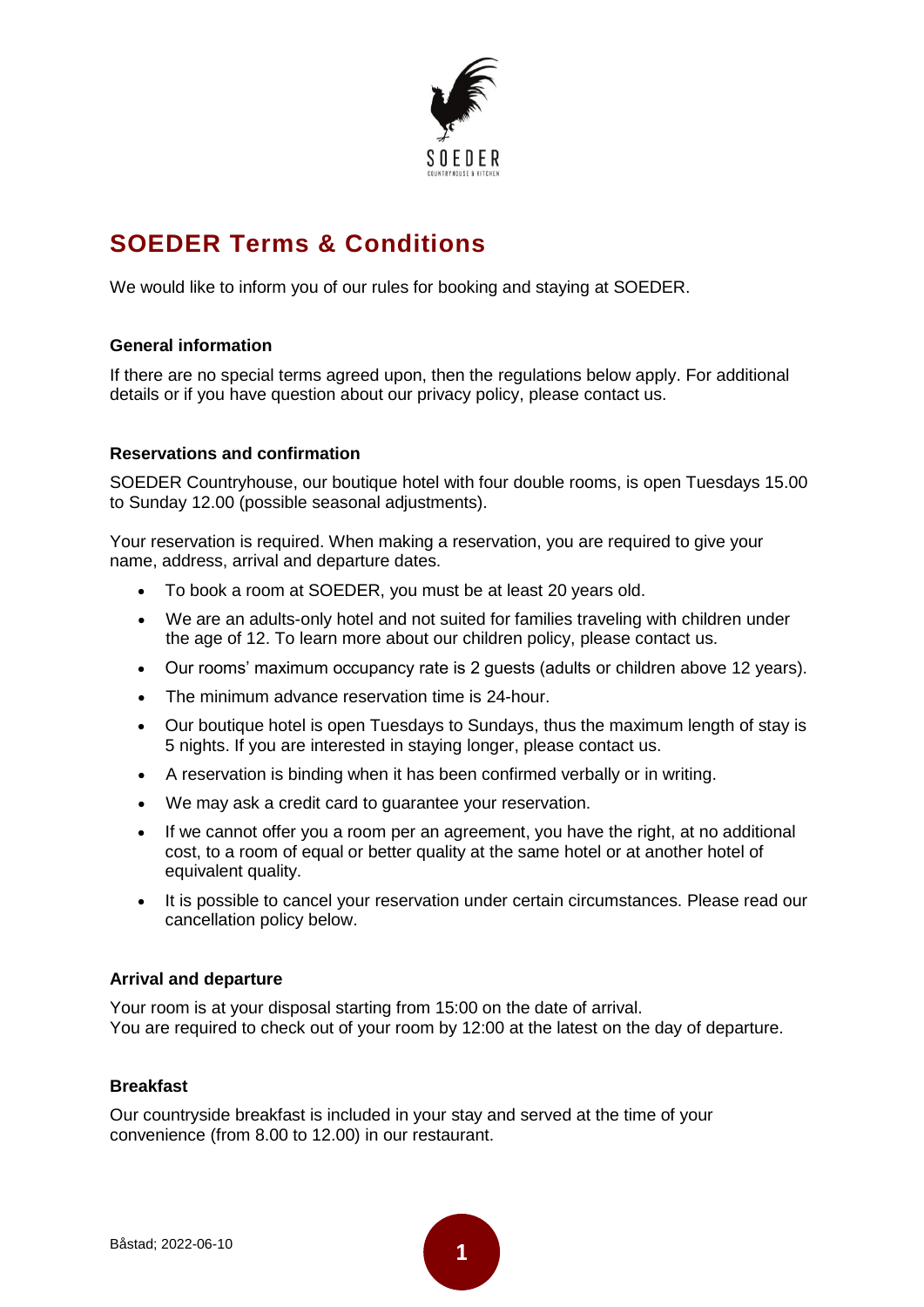

# **Dining**

SOEDER Kitchen, our exclusive restaurant for eight guests, is open Wednesdays to Saturdays. The minimum advance reservation time is 48-hours.

- We open for aperitif at 18.30
- Seating is at 19.30
- Surprise dinner (SEK 790 per person excl. drinks) is being served
- The evening ends around 23.00

Please book your seating in advance. We can host up to 8 people per evening.

Our set menu changes each day, so don´t forget to let us know about any food allergies or intolerances when booking.

*SOEDER Kitchen is a public restaurant and not preassigned to hotel guests. We advise you to check if there is availability in the restaurant before booking your hotel room.*

# **Smoking**

Our rooms and the rest of our Countryhouse are non-smoking. You are allowed to smoke outdoors and will even find a designated, covered area for this purpose. In the case of a violation of our non-smoking regulations, we charge for the extra costs of washing and cleaning.

## **Pets**

Thank you for your understanding that pets are not allowed in your room or on our premises.

## **Specific wishes**

If you need an accessible room or technical equipment according to your requirements, please specify your wishes when making reservations.

If you have special food requirements, please inform us in advance.

## **Payment and prices**

The hotel bill is to be paid when you receive it, which is usually before your departure. All our prices are in Swedish Krona, including local VAT.

Our rate is always per room (1 or 2 adults) and includes breakfast.

We are a cash-free hotel. The most commonly used credit cards and the mobile payment system Swish are accepted.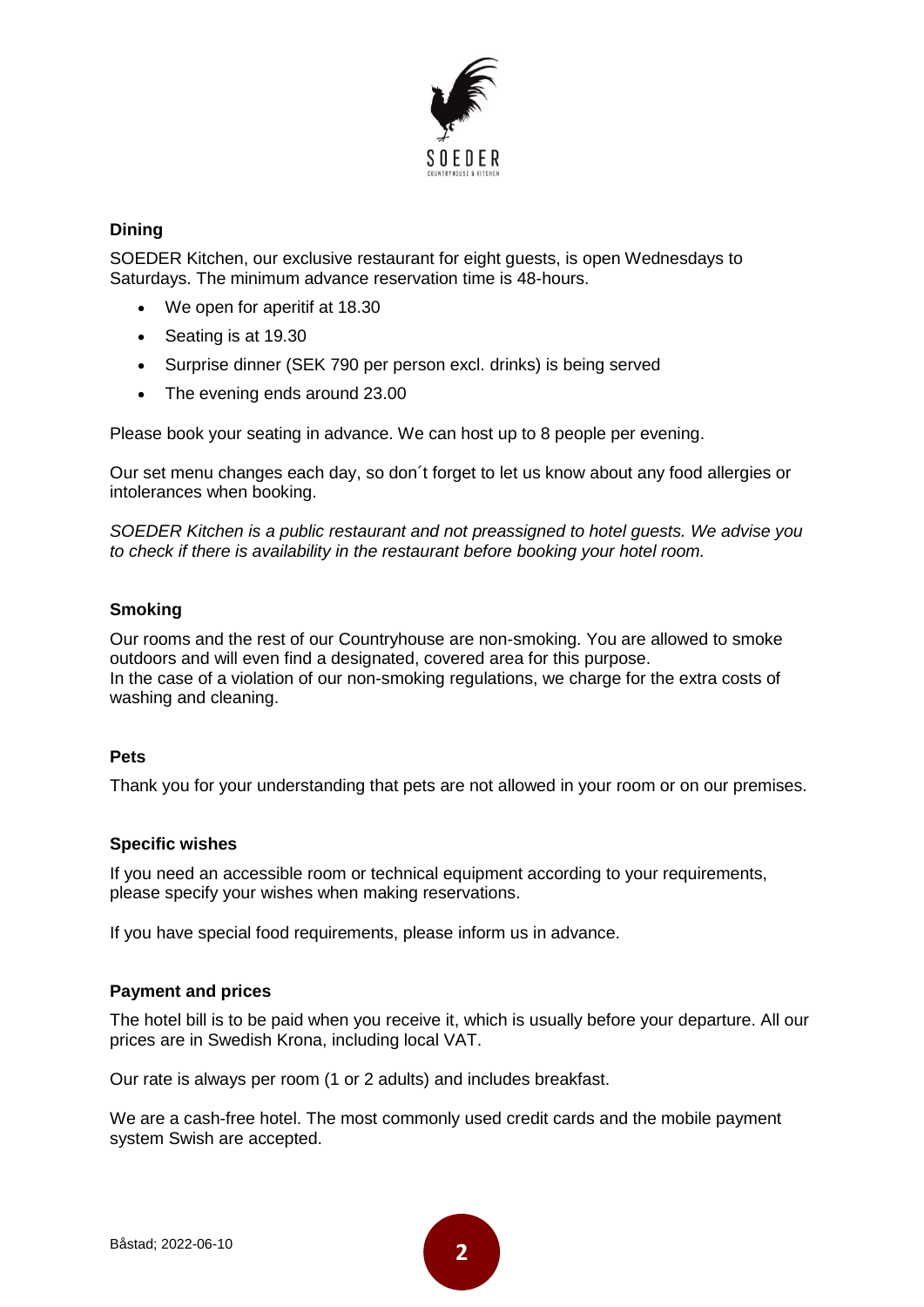

#### **Services**

Our **private wellness** concept allows you the exclusive use of either the sauna or the bathtub for an allotted period of time. The rates per use and room are SEK 300 for the sauna and SEK 500 for the outdoor bathtub. Please book your individual experience in advance.

*If frost, rain, or strong winds occur, we unfortunately cannot offer the wood-fired bathtub.*

The use of **Wi-Fi** in your room and the rest of our premises is free of charge.

On-site **parking** is available and free of charge. The vehicle must be parked in the designated space. We cannot accept any liability for any damage or theft to vehicles parked in the car park.

To get around we offer our guests **free bike rental**.

#### **Valuable property**

Do not leave your baggage and valuable property unattended. We can offer to store your baggage and valuables in a locked room. We can only take responsibility for your property if it is stored in our designated locked room.

We cannot take responsibility for the property you store in your hotel room. If, however, it should be proven that we have acted negligently or in any other way are responsible for property having been lost, then we will accept responsible for the missing property.

Our guests are also responsible for any damage they may cause within the hotel.

#### **Your own safety**

In your hotel room or upon request, we provide information about where the emergency exits, fire alarms and fire extinguishers are located.

If you discover any deficiencies in safety, we urge you to inform us immediately.

You are also responsible for any damage that you or your guests may cause within the hotel.

We are a cash-free hotel to make our environment safer.

#### **Registration of foreign hotel guests**

According to the Swedish Aliens Ordinance, we are obliged to make sure that foreign hotel guests provide information about themselves on personally signed registration forms and confirm their identity using a valid identity document. These rules are based on the Schengen agreement within the EU.